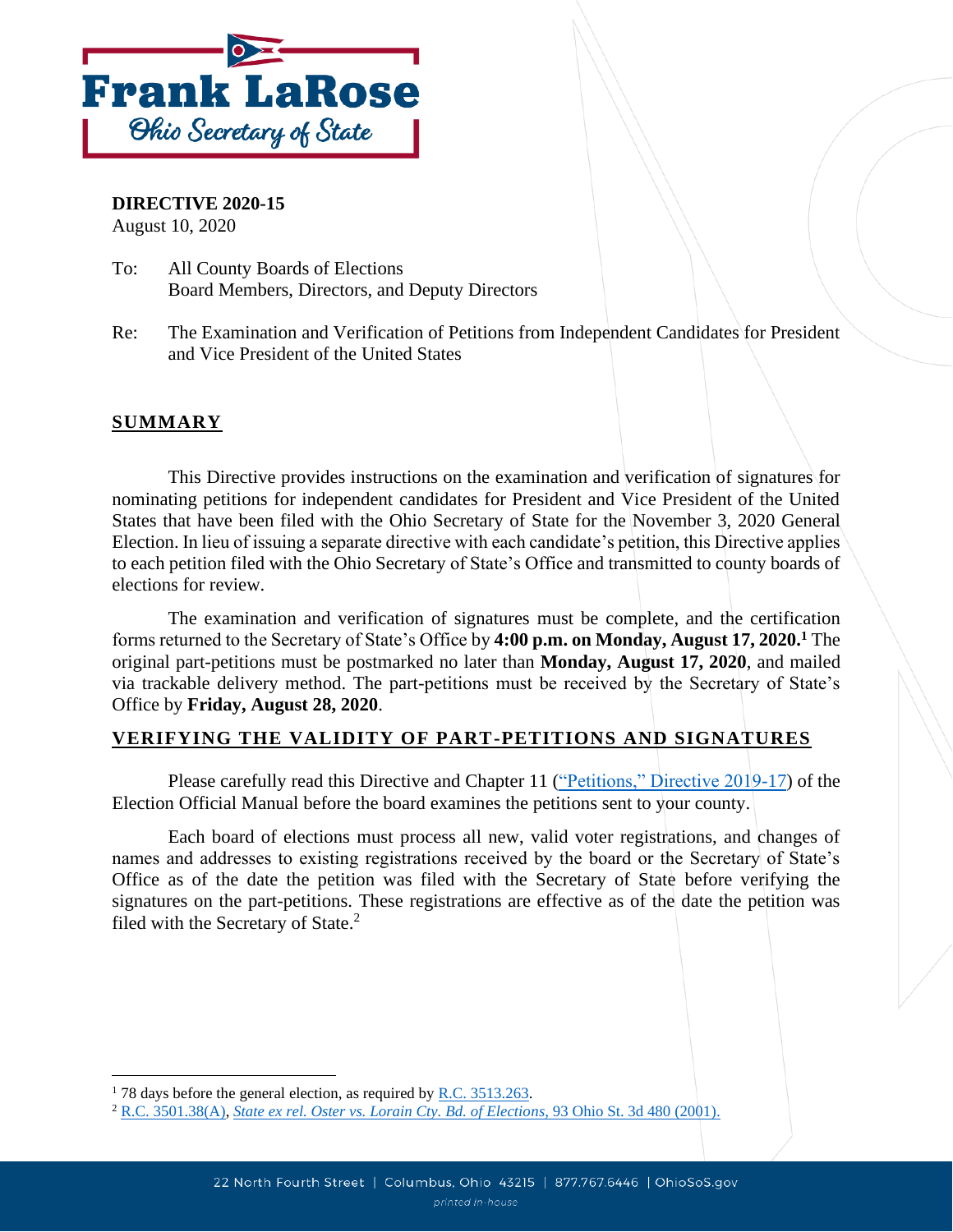The board must verify all petition signatures, electronically record decisions on the validity or invalidity of each signature on the voter registration record, track for duplicate signatures, and ensure that the voter registration record is updated accordingly.<sup>3</sup> Remember that a signature on a nominating petition for President and Vice President is not valid if it is dated more than one year before the date the nominating petition was filed. $4$ 

Prior to verifying the validity of individual signatures contained on a part-petition, the board of elections must verify the validity of that part-petition. First, the board must check each part-petition to determine whether the circulator's statement on the part-petition has been properly completed. The entire part-petition is invalid if the circulator's statement is not completed as required by law.<sup>5</sup>

## **PART-PETITION BELONGING TO ANOTHER COUNTY**

If a board receives a part-petition with a majority of signatures from another county, that board of elections may not determine the validity of that part-petition or review the signatures contained on it. Instead, it must promptly follow the steps below, complete the following two spreadsheets, and return them in the envelopes provided when all part-petitions are returned to the Secretary of State's Office:

- 1. Part-Petitions Sent Spreadsheet (Original Part-Petition(s)); and
- 2. Part-Petitions Received Spreadsheet (Emailed Part-Petition(s)).

If a board of elections receives a part-petition(s) that belongs to another county:

- 1. Contact the Director or Deputy Director at the other county board by phone to notify them that your board will be forwarding a scanned copy of a part-petition(s);
- 2. Log the transfer of the part-petition(s) being sent on the "Part-Petitions Sent" spreadsheet;
- 3. Send the copy of the part-petition(s) via email to the Director and Deputy Director; and
- 4. Return the original part-petition(s) with the "Part-Petitions Sent" spreadsheet in the envelope provided and marked as such. When the board returns its checked part-petitions to the Secretary of State's Office, place this envelope on top of the checked part-petitions so it can be easily located and retrieved from the box.

If a board receives a copy of a part-petition from another county:

- 1. Log the part-petition(s) that the board received on the "Part-Petitions Received" spreadsheet;
- 2. Process the part-petition(s); and
- 3. Return the emailed part-petition(s) with the "Part-Petitions Received" spreadsheet in the envelope provided and marked as such. When the board returns its checked part-petitions to the Secretary of State's Office, place this envelope on top of the checked part-petitions so it can be easily located and retrieved from the box.

<sup>&</sup>lt;sup>3</sup> As a reminder, voter activity includes voting, requesting an absentee ballot application, registering to vote, updating or confirming an address with a board of elections or the BMV, or signing a candidate or issue petition that is verified by a board of elections.

<sup>&</sup>lt;sup>4</sup> [R.C. 3513.263.](http://codes.ohio.gov/orc/3513.263)

<sup>5</sup> [R.C. 3501.38.](http://codes.ohio.gov/orc/3501.38)